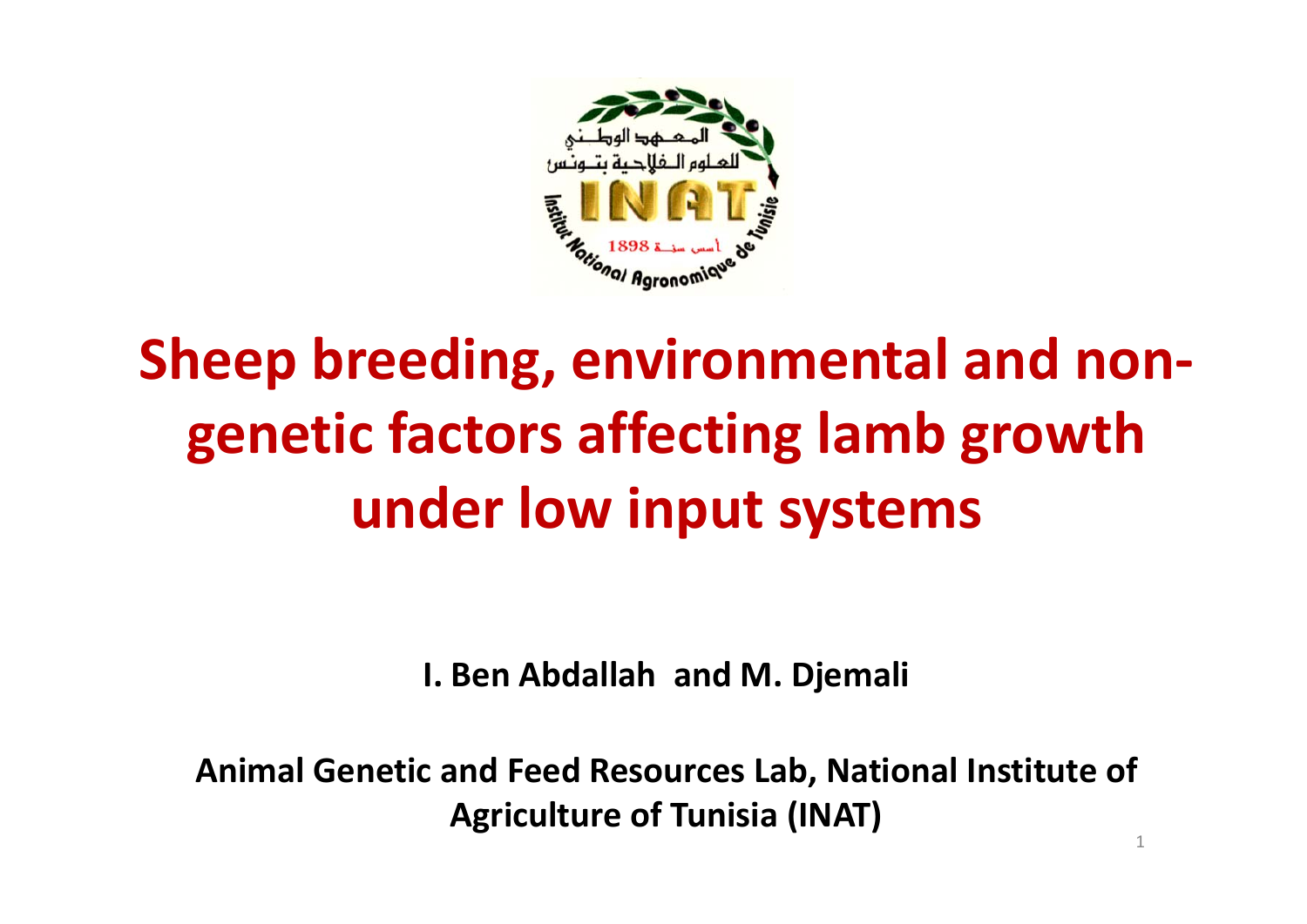#### **Sheep breeds in Tunisia**

- **Total ewes = 4 millions**
- **Number of breeds = 4**

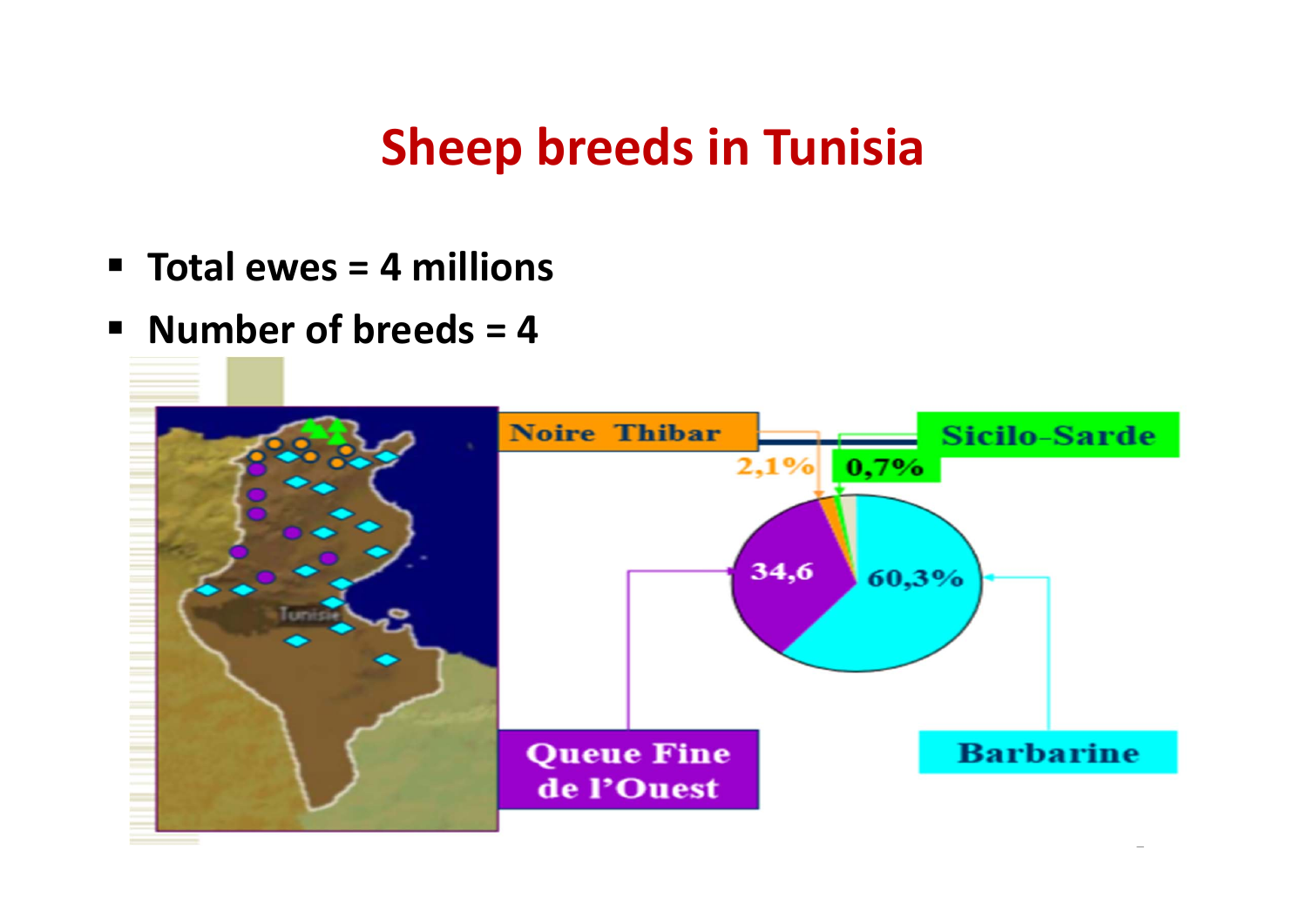### **Justifications: Importance of the Barbarine breed**

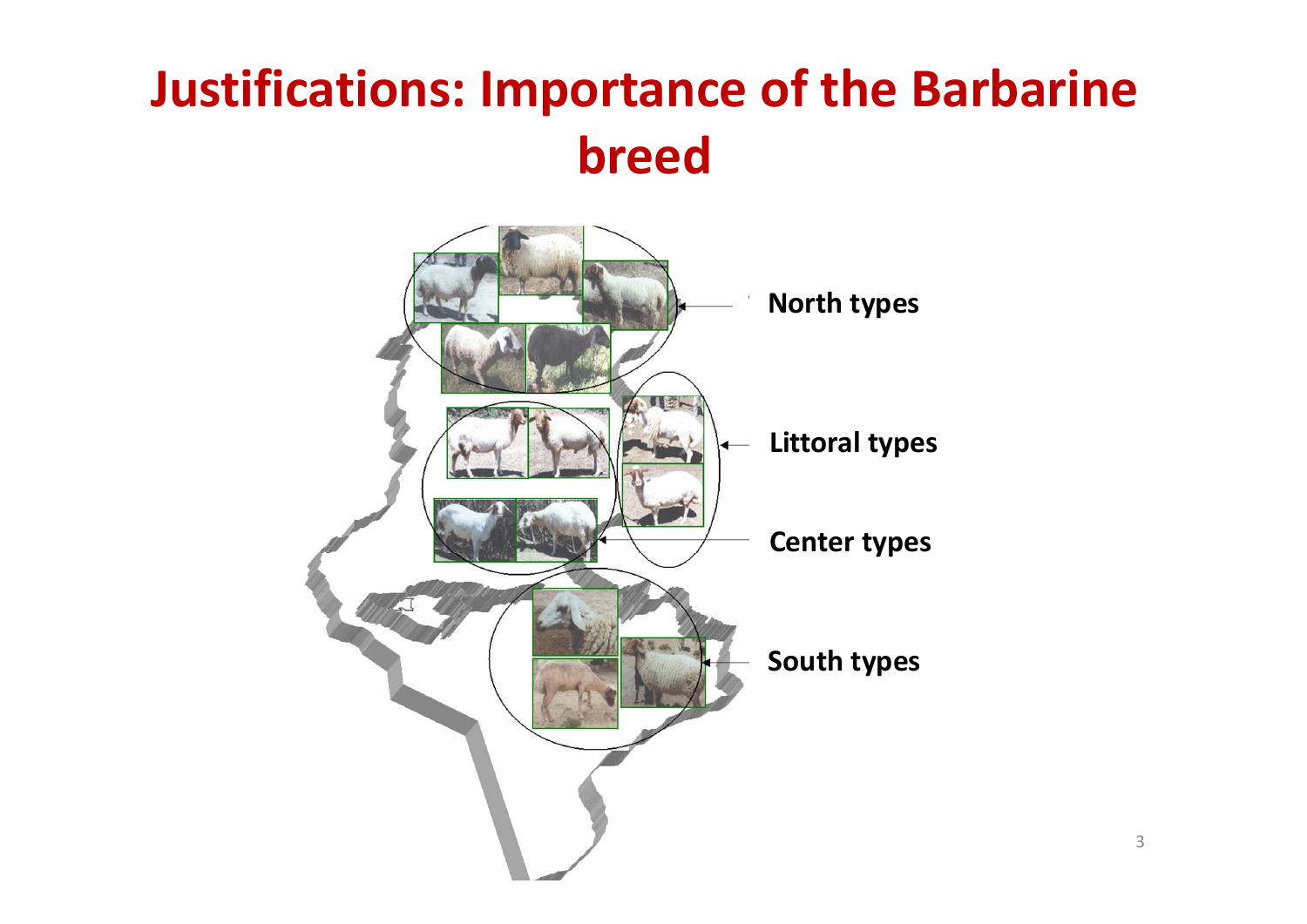# **Justifications: Importance of the Barbarine breed**

- **Since the sixties, Tunisia established its national Sheep identification and recording program providing information to select improved rams (the program was run by INRAT and later by Office de l'Elevage et des Paturages (OEP))**
- **Even though this program is still running, lamb growth traits from birth to weaning are still low for a breed with a large phenotypic variability**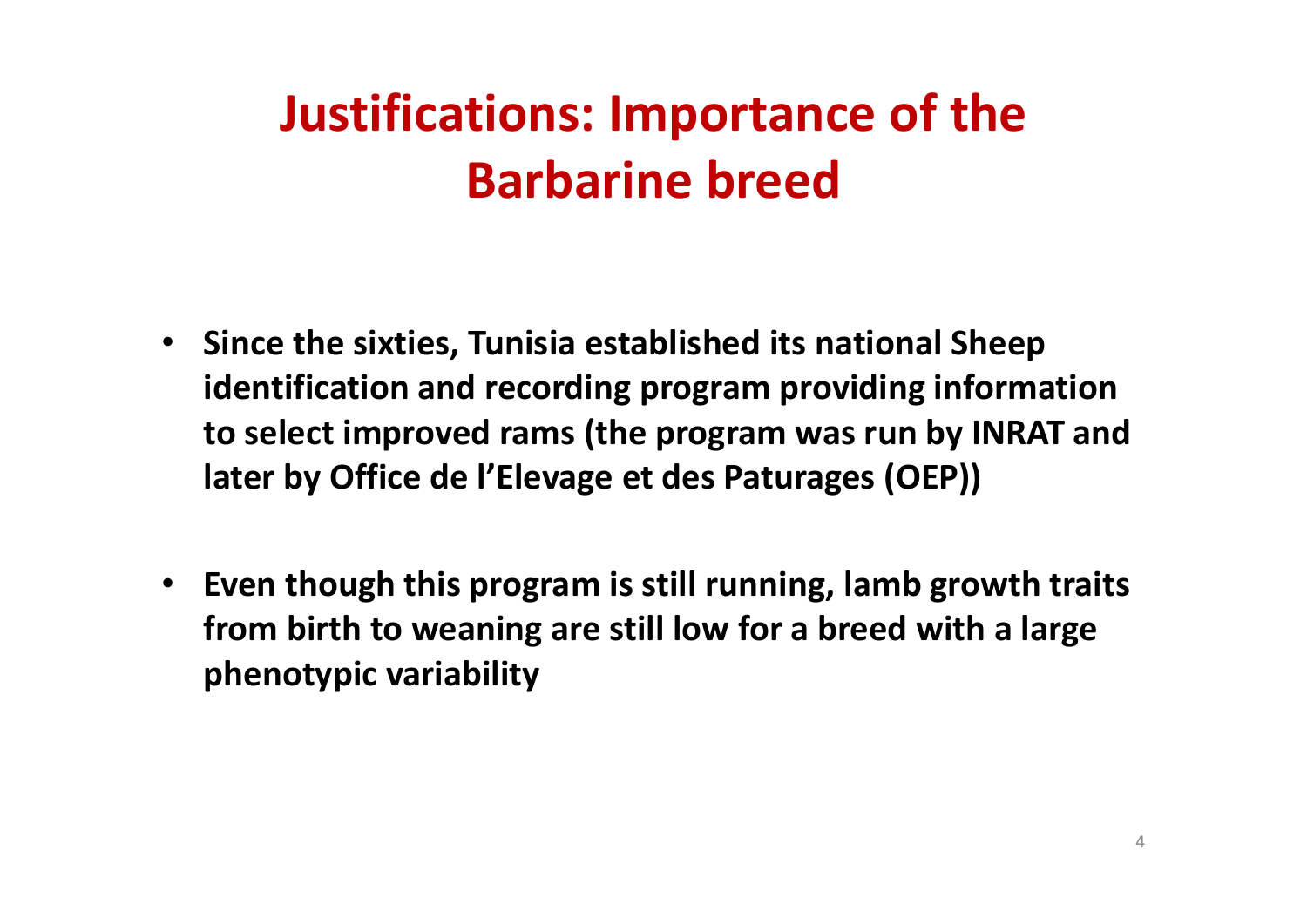### **Objectives**

- **1) To identify the main sources of variation of different growth traits,**
- **2) To compute adjustment factors for non‐genetic effects**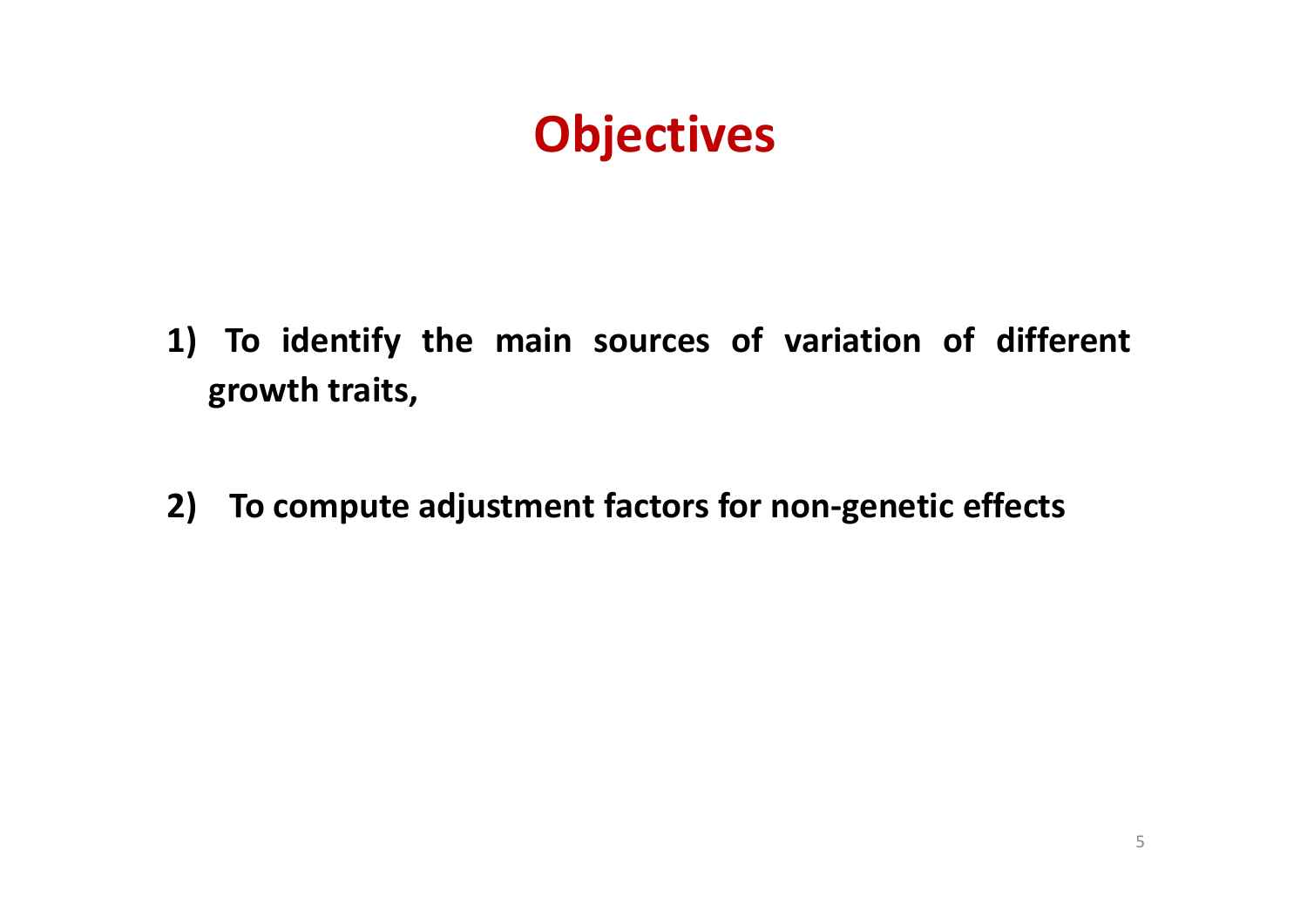### **Material and Methods**

- **Lamb data were provided by the Ministry of Agriculture ‐ Livestock and Pasture Office (OEP).**
- **A total of 204 583 lambs born during the period 2004‐2014 in 80 flocks was used.**
- $\bullet$  **Flocks belong : 1) State Farms**
	- **2) Coops**
	- **3) Private**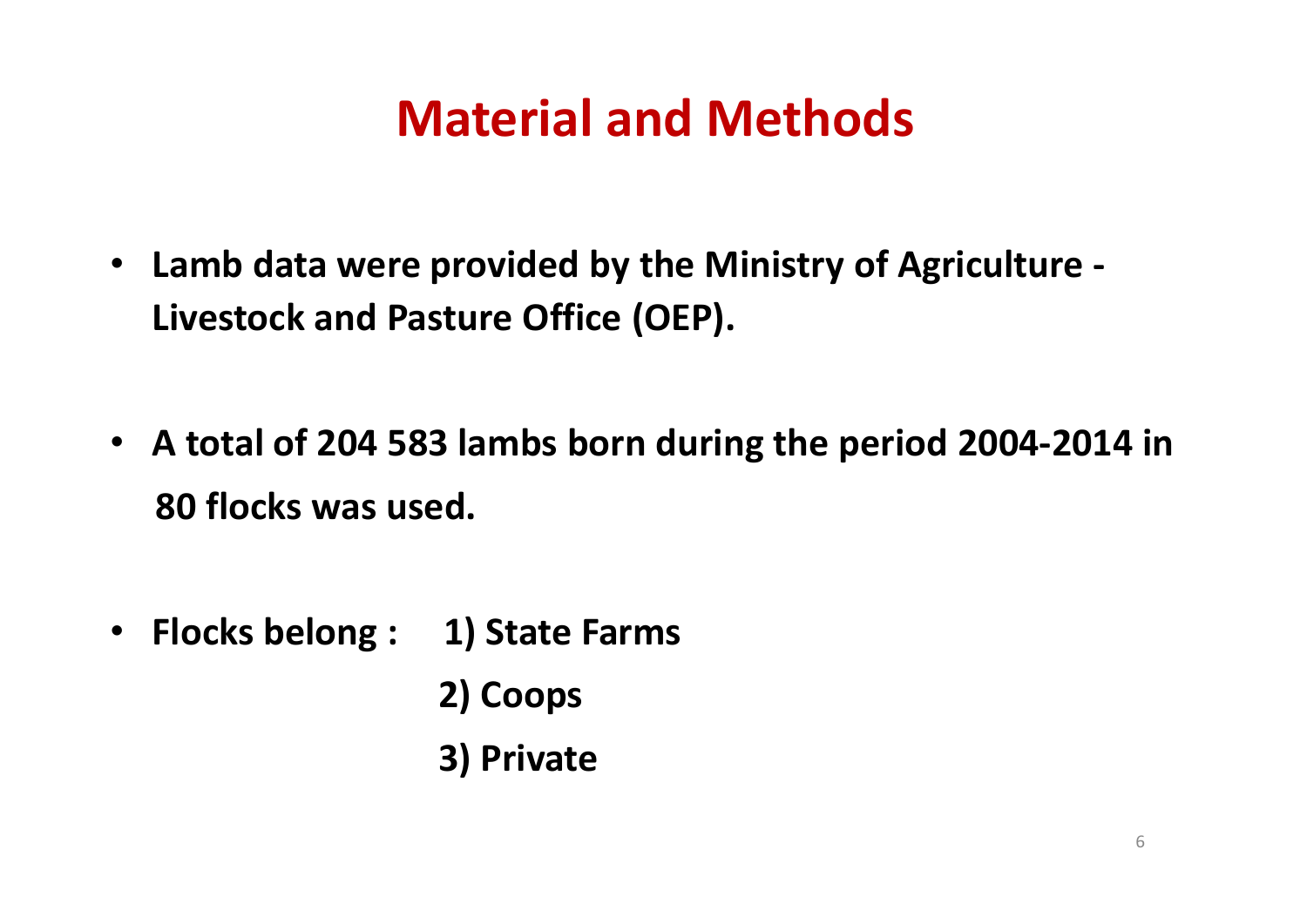#### **Material and Methods**

**After editing the data a total of 201 056 lambs was used in the study:**

#### *Model*

$$
Y_{ijklm} = \mu + Sec_i + FYS(Sec)_{ij} + AD_k + ST_i + e_{ijklm}
$$

#### **Where:**

| $Y_{ijklm}$                                         | : Bw, W10, W30, W70, W90, ADG0-10; ADG10-30;<br>ADG30-70 and ADG30-90 |
|-----------------------------------------------------|-----------------------------------------------------------------------|
| $\mu$                                               | : Population Mean                                                     |
| Sec <sub>i</sub>                                    | : Effect of the $ith sector$ (i = 1-8)                                |
| $\mathsf{FYS}(\mathsf{Sec})_{\mathsf{i}\mathsf{j}}$ | : Flock-Year- Season intra sector                                     |
| $AD_k$                                              | : Effect of the $kth$ Age of Dam ( $k = 2-10$ )                       |
| ST <sub>1</sub>                                     | : Effect of the $Ith$ Sex - Type of birth ( $I = 11, 12, 21, 22$ )    |
| $e_{ijklm}$                                         | : Residual error                                                      |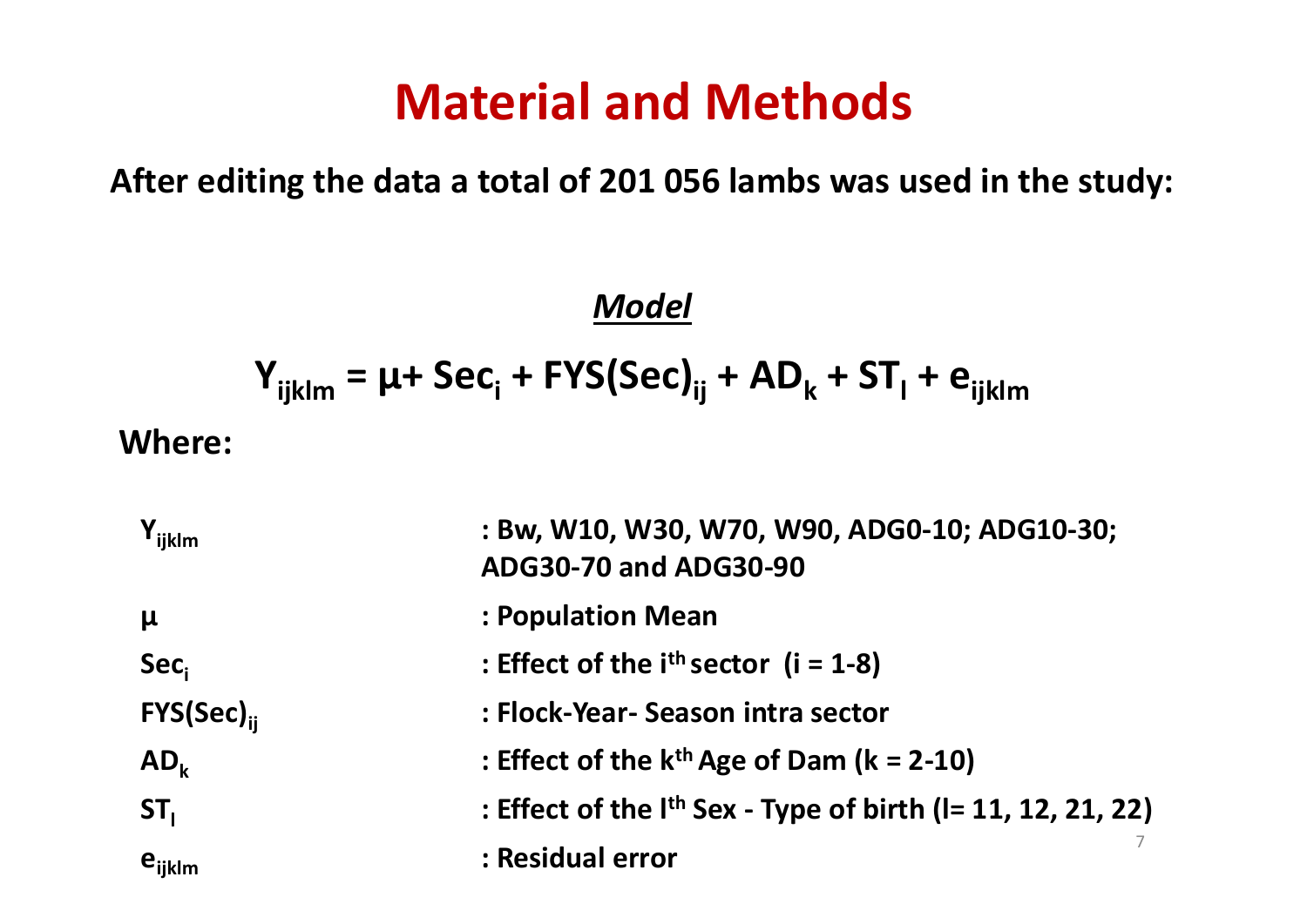#### **Material and Methods**

**The following formula was used to compute adjustment factors (Schaeffer, 1983)**

 $K_i = M_b / (M_b + S_i)$ 

#### **Where:**

- $K_i$ **: Adjustment factors**
- **M b: Mean of factor level taken as a base**
- **Si: Least square solution for a given factor level**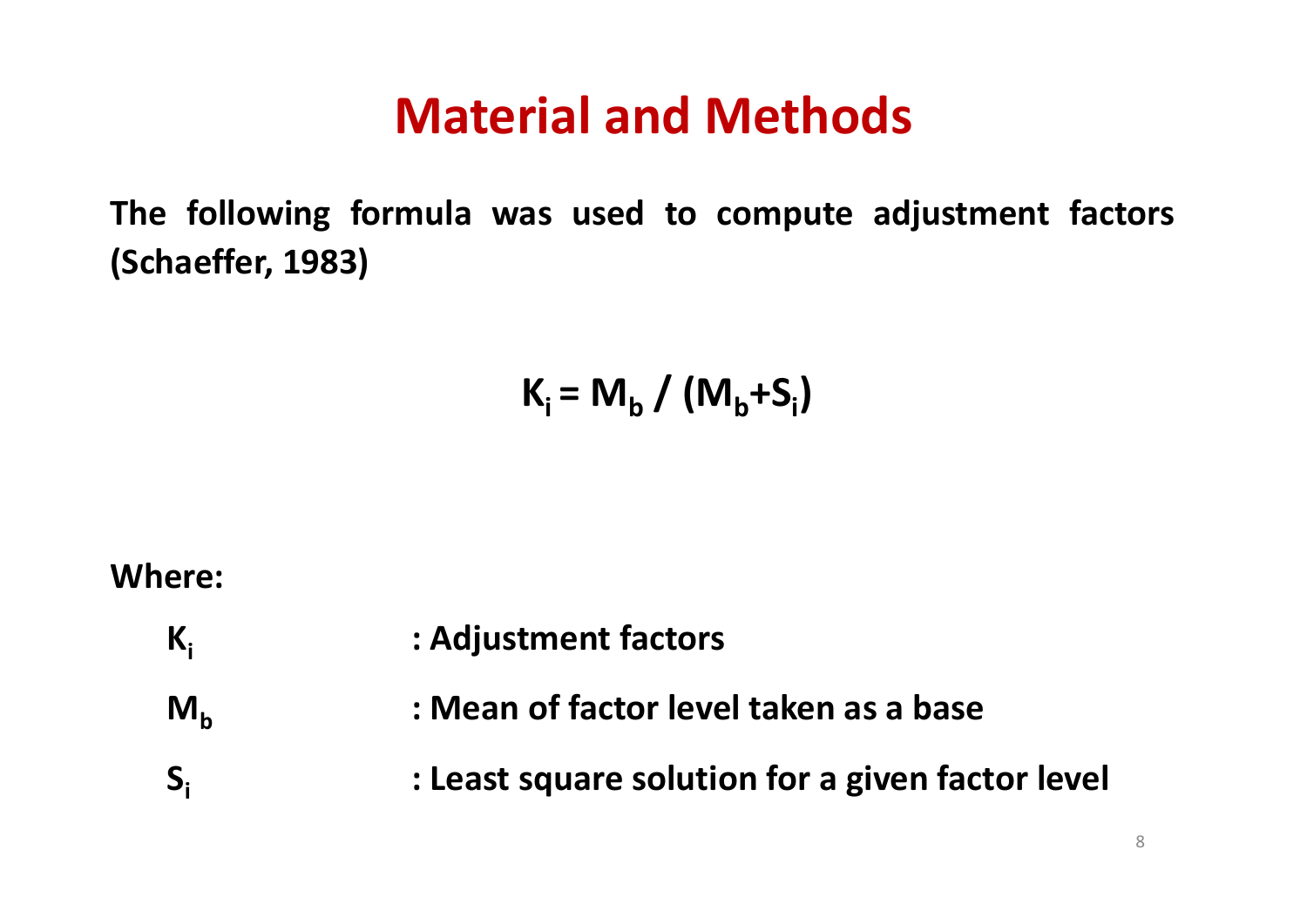#### **Distribution by sex and type of birth**

| <b>Category</b> | N° of lambs | <b>Percentage</b> |
|-----------------|-------------|-------------------|
| <b>Male</b>     | 98199       | 48.84             |
| <b>Female</b>   | 102857      | 51.16             |
| <b>Simple</b>   | 167654      | 83.39             |
| <b>Double</b>   | 33402       | 16.61             |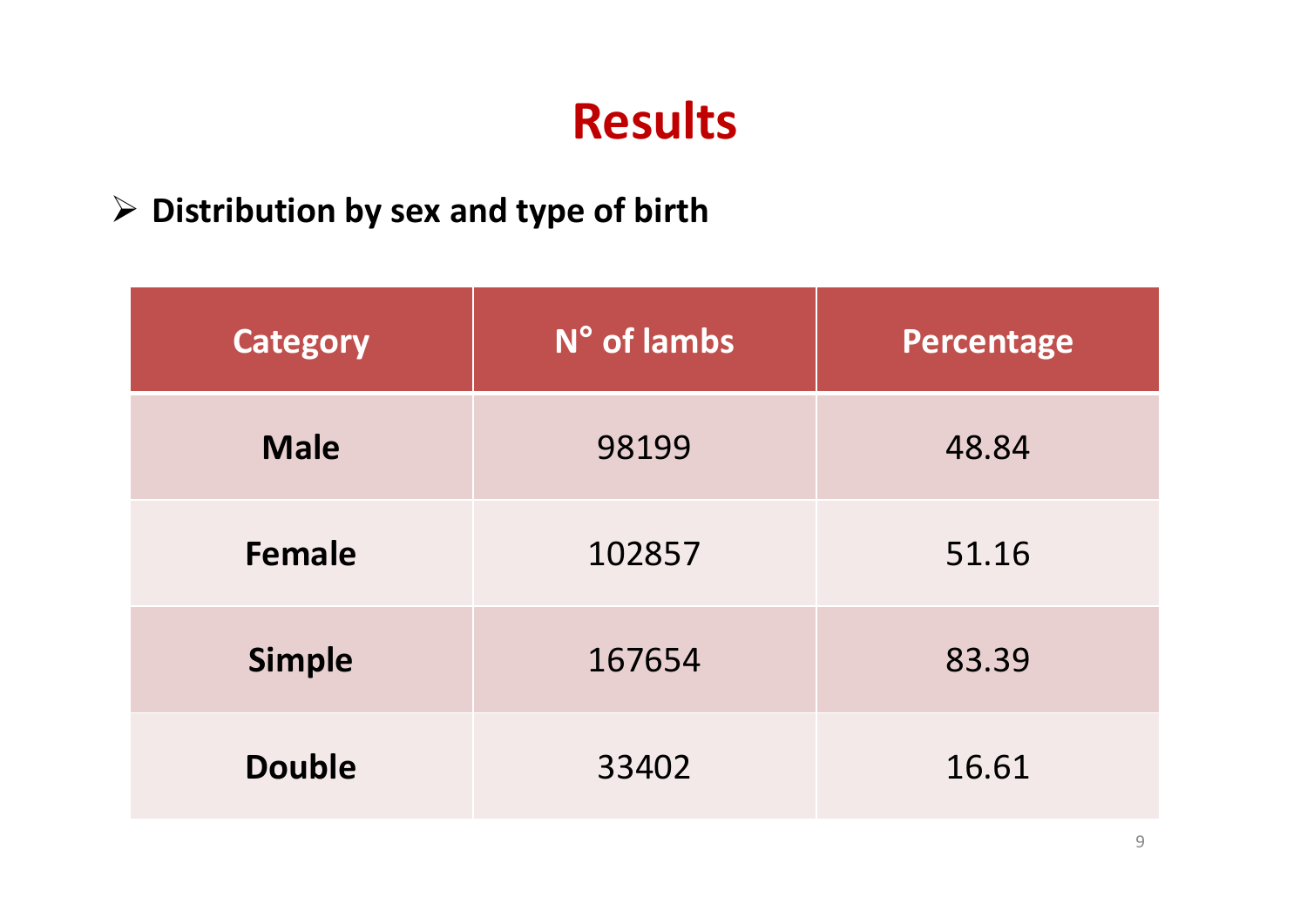**Means and standard deviations of weights and gains of Barbarine lambs**

| <b>Growth</b>   | <b>Number of lambs</b> | <b>Means</b> | <b>Std Dev</b> |  |
|-----------------|------------------------|--------------|----------------|--|
| BW (kg)         | 50 640                 | 4,2          | 0,42           |  |
| <b>W10 (kg)</b> | 113 096                | 5,42         | 1,33           |  |
| <b>W30 (kg)</b> | 161 499                | 8,37         | 2,11           |  |
| <b>W70 (kg)</b> | 116 374                | 14,11        | 3,41           |  |
| <b>W90 (kg)</b> | 67885                  | 16,42        | 3,84           |  |
| ADG0-30 $(g/d)$ | 49 336                 | 126,84       | 55,79          |  |
| ADG10-30 (g/d)  | 111 005                | 166,38       | 60,97          |  |
| ADG30-70 (g/d)  | 39 5 62                | 134,65       | 45,05          |  |
| ADG30-90 (g/d)  | 52 821                 | 135,79       | 42,64          |  |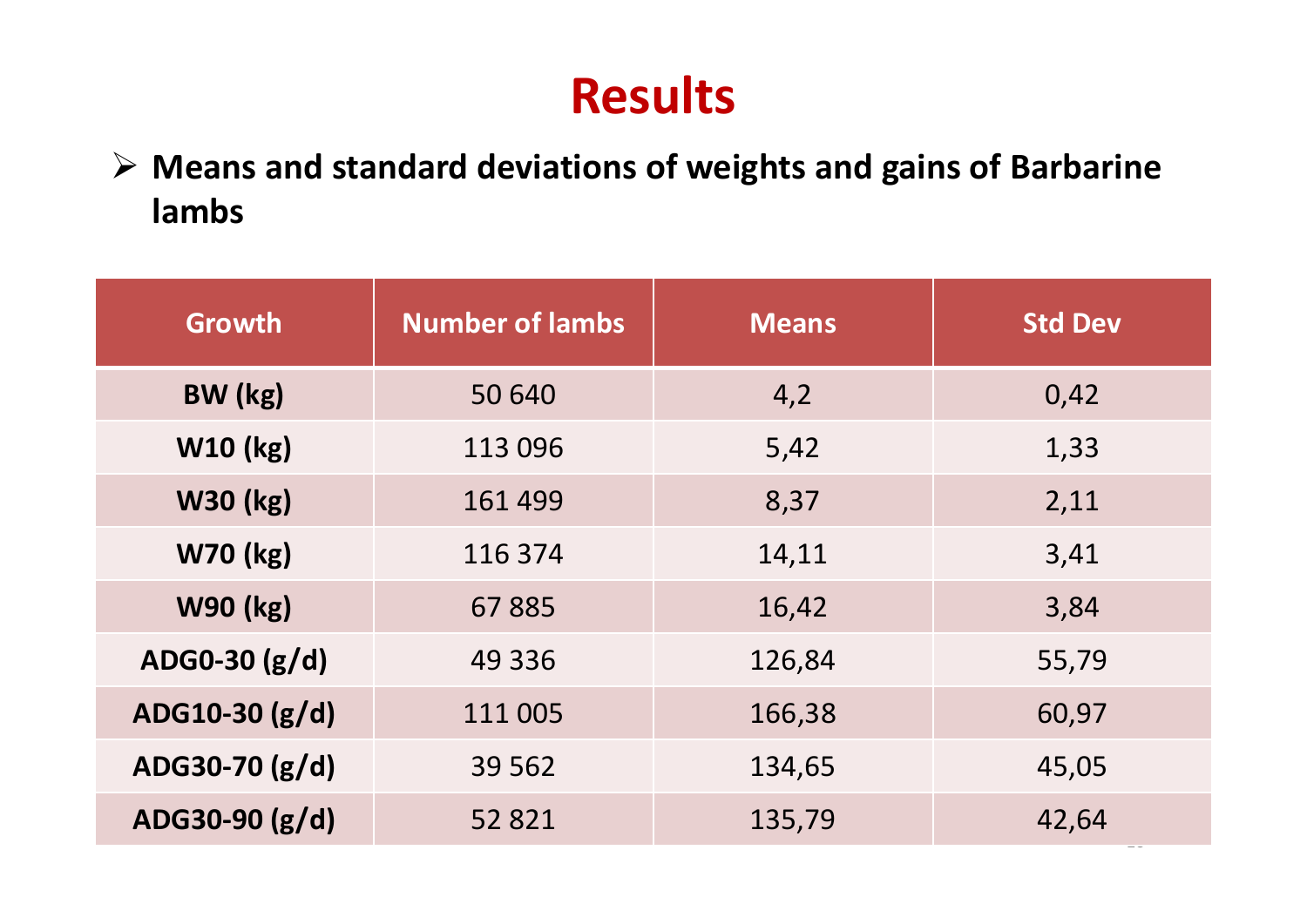#### **Sources of variation of growth traits**

| <b>Sources</b><br>of<br>variation | df             | <b>BW</b> | <b>W10</b>   | <b>W30</b>    | <b>W70</b>    | <b>W90</b>   | <b>ADG</b><br>$0 - 30$ | <b>ADG</b><br>10-30 | <b>ADG</b><br>30-70 | <b>ADG</b><br>30-90 |
|-----------------------------------|----------------|-----------|--------------|---------------|---------------|--------------|------------------------|---------------------|---------------------|---------------------|
| <b>Sec</b>                        | $\overline{7}$ | ***       | ***<br>(6)   | ***           | ***           | ***          | ***                    | ***<br>(6)          | ***                 | ***                 |
| <b>FYS</b><br>(Sec)               | 597            | ***       | ***<br>(918) | ***<br>(1505) | ***<br>(1185) | ***<br>(888) | ***<br>(580)           | ***<br>(920)        | ***<br>(424)        | ***<br>(759)        |
| <b>AD</b>                         | 8              | ***       | ***          | ***           | ***           | ***          | ***                    | ***                 | ***                 | ***                 |
| <b>ST</b>                         | $\overline{3}$ | ***       | ***          | ***           | ***           | ***          | ***                    | ***                 | ***                 | ***                 |
| $R^2$ (%)                         |                | 45        | 37           | 46            | 47            | 46           | 47                     | 37                  | 44                  | 46                  |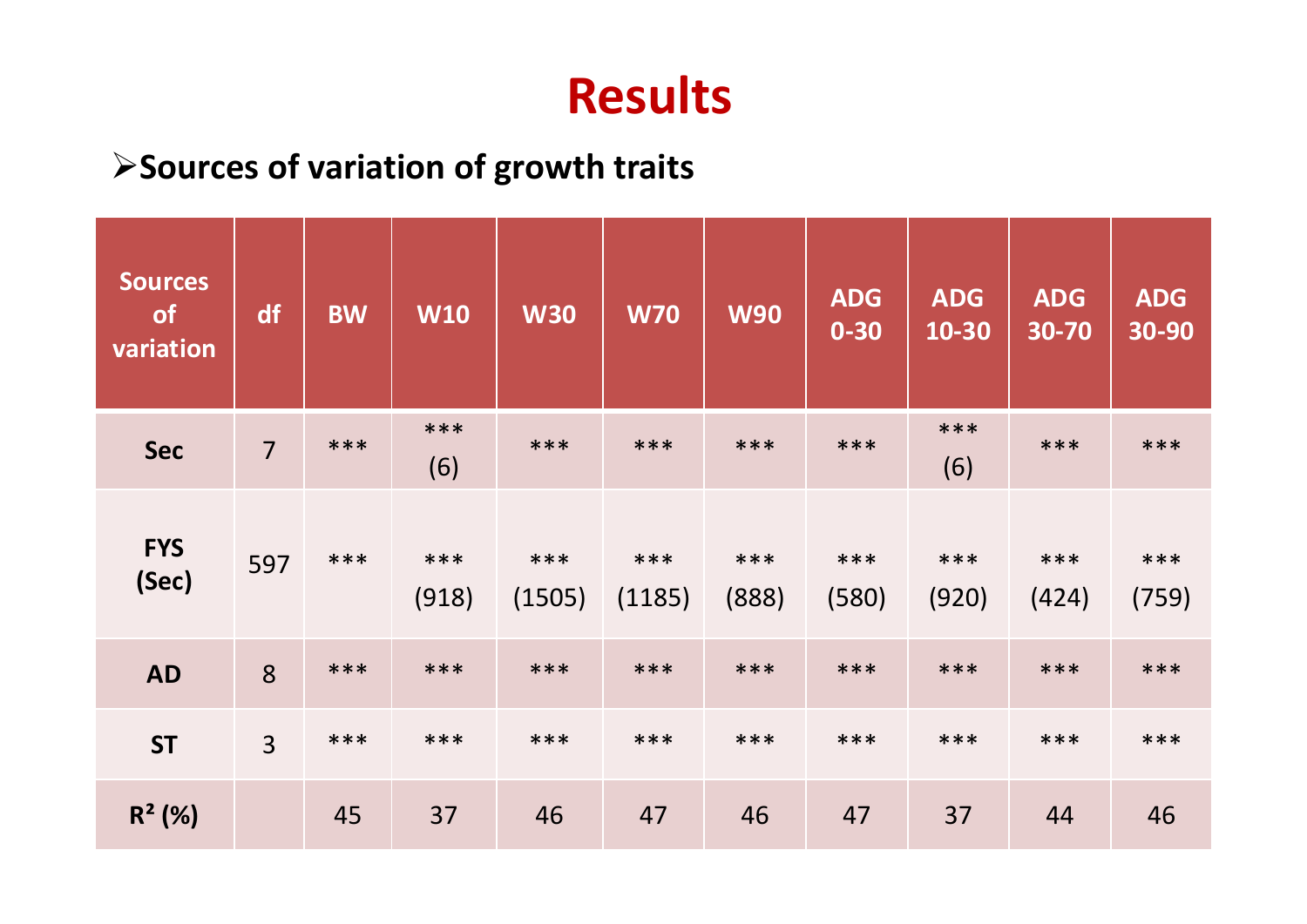#### **Adjustment factors for sex‐type of birth**

|           | <b>BW</b>    | <b>W10</b>   | <b>W30</b>   | <b>W70</b> | <b>W90</b>  | <b>ADG</b><br>$0 - 30$ | <b>ADG</b><br>10-30 | <b>AD</b><br>30-70 | <b>ADG</b><br>30-90 |
|-----------|--------------|--------------|--------------|------------|-------------|------------------------|---------------------|--------------------|---------------------|
| <b>ST</b> |              |              |              |            |             |                        |                     |                    |                     |
| 11        | $\mathbf{1}$ | $\mathbf{1}$ | $\mathbf{1}$ | $\sqrt{1}$ | $\mathbf 1$ | $\mathbf{1}$           | $\mathbf{1}$        | $\mathbf{1}$       | $\mathbf{1}$        |
| 12        | 1.09         | 1.3          | 1.3          | 1.2        | 1.2         | 1.6                    | 0.99                | 1.2                | 1.2                 |
| 21        | 1.01         | 1.05         | 1.04         | 1.05       | 1.05        | 1.07                   | 1.08                | 1.05               | 1.07                |
| 22        | 1.1          | 1.4          | 1.3          | 1.3        | 1.3         | 1.7                    | 1.03                | 1.3                | 1.2                 |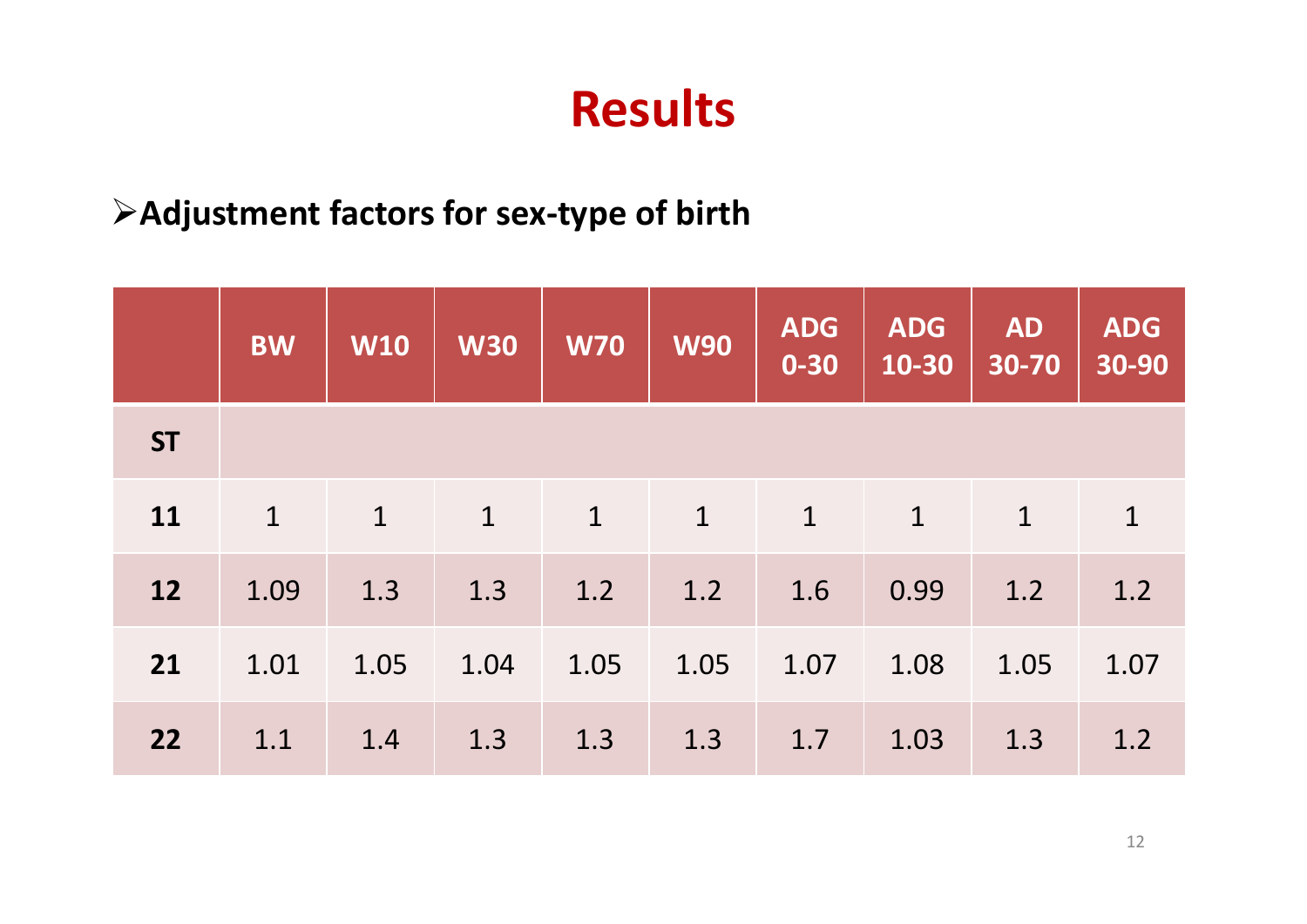#### **Adjustment factors for age of dam**

|                         | <b>BW</b>    | <b>W10</b>   | <b>W30</b>   | <b>W70</b>   | <b>W90</b>   | <b>ADG</b><br>$0 - 30$ | <b>ADG</b><br>10-30 | <b>AD</b><br>30-70 | <b>ADG</b><br>30-90 |
|-------------------------|--------------|--------------|--------------|--------------|--------------|------------------------|---------------------|--------------------|---------------------|
| Age of<br>Dam<br>(Yrs)  |              |              |              |              |              |                        |                     |                    |                     |
| $\overline{2}$          | 1.04         | 1.1          | 1.1          | 1.09         | 1.09         | 1.2                    | $\mathbf{1}$        | 1.09               | 1.07                |
| $\overline{\mathbf{3}}$ | 1.01         | 1.03         | 1.03         | 1.03         | 1.03         | 1.05                   | 1.01                | 1.03               | 1.03                |
| $\overline{\mathbf{4}}$ | $\mathbf{1}$ | 1.01         | $\mathbf{1}$ | $\mathbf{1}$ | $\mathbf{1}$ | $\mathbf{1}$           | $\mathbf{1}$        | $\mathbf{1}$       | $\mathbf{1}$        |
| 5                       | $\mathbf{1}$ | $\mathbf{1}$ | $\mathbf{1}$ | $\mathbf{1}$ | $\mathbf{1}$ | $\mathbf{1}$           | $\mathbf{1}$        | $\mathbf{1}$       | $\mathbf{1}$        |
| 6                       | $\mathbf{1}$ | 1.01         | 1.01         | 1.01         | 1.01         | 1.01                   | $\mathbf{1}$        | 1.01               | $\mathbf{1}$        |
| $\overline{\mathbf{z}}$ | 1.01         | 1.02         | 1.02         | 1.02         | 1.02         | 1.05                   | $\mathbf{1}$        | 1.03               | 102                 |
| 8                       | 1.02         | 1.03         | 1.05         | 1.04         | 1.04         | 1.1                    | $\mathbf{1}$        | 1.06               | 1.04                |
| 9                       | 1.03         | 1.06         | 1.08         | 1.07         | 1.07         | 1.1                    | 1.03                | 1.1                | 1.08                |
| 10                      | 1.04         | 1.09         | 1.1          | 1.1          | 1.09         | 1.2                    | 1.06                | 1.1                | 1.09                |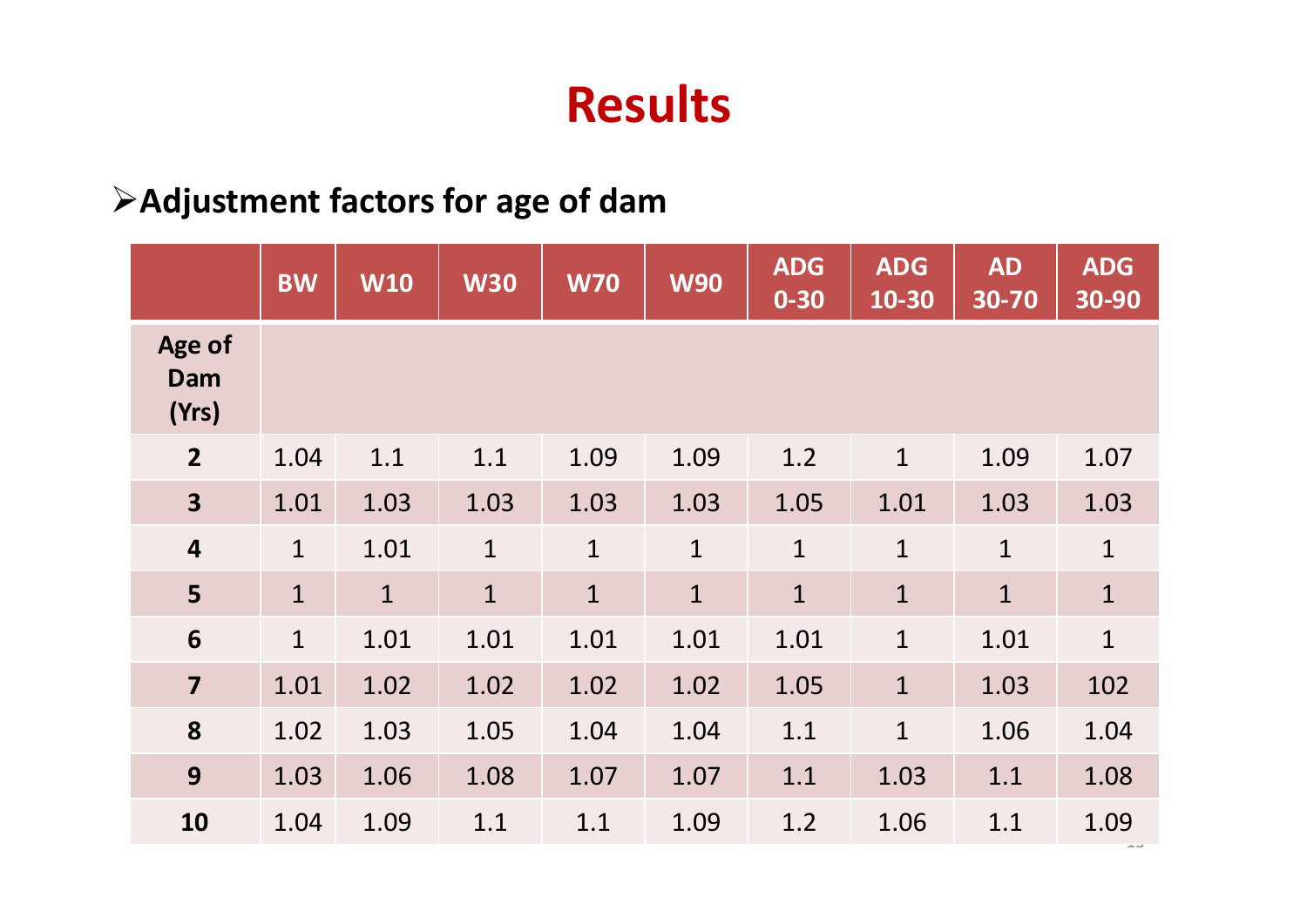#### **Adjusted average growth traits of the Barbarine breed**

| <b>Growth trait</b> | <b>Mean</b> | <b>Std Dev</b> |  |
|---------------------|-------------|----------------|--|
| <b>BWc (kg)</b>     | 4.33        | 0.5            |  |
| <b>W10c (kg)</b>    | 5.97        | 1.41           |  |
| <b>W30c (kg)</b>    | 9.18        | 2.26           |  |
| <b>W70c (kg)</b>    | 15.41       | 3.57           |  |
| <b>W90c (kg)</b>    | 19.44       | 4.06           |  |
| ADG0-30c (g/d)      | 146.83      | 63.67          |  |
| ADG10-30c (g/d)     | 172.41      | 62.92          |  |
| ADG30-70 $c$ (g/d)  | 146.17      | 48.26          |  |
| ADG30-90c (g/d)     | 148.27      | 47.38          |  |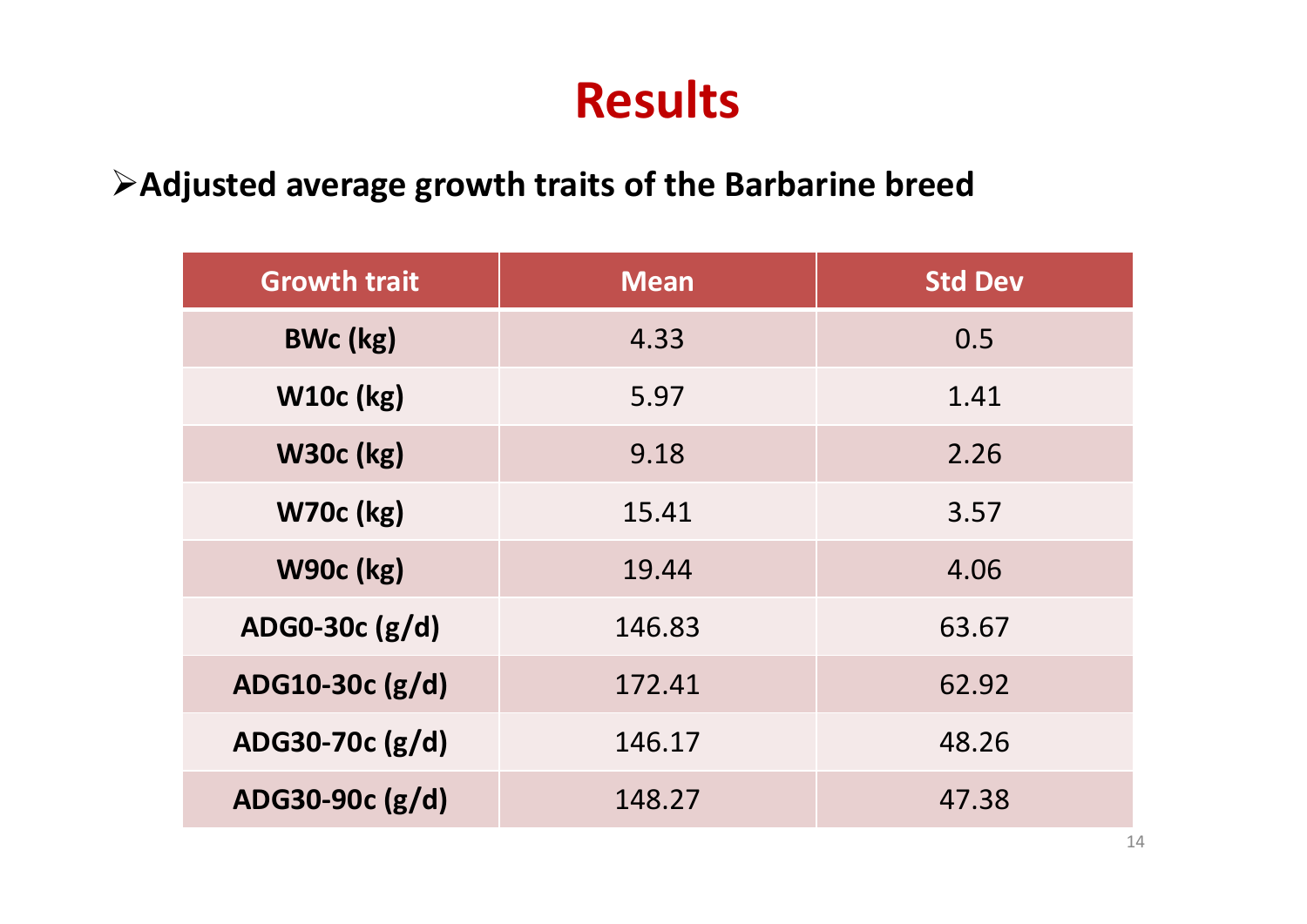### **Conclusions**

- $\bullet$  **Non genetic factors are real sources of variation even under low input production systems.**
- $\bullet$  **Non genetic factors adjustments are essential to optimize selection of future candidates for reproduction.**
- **There is an urgent need to reexamine the National recording program and the methods of selecting rams and replacements.**